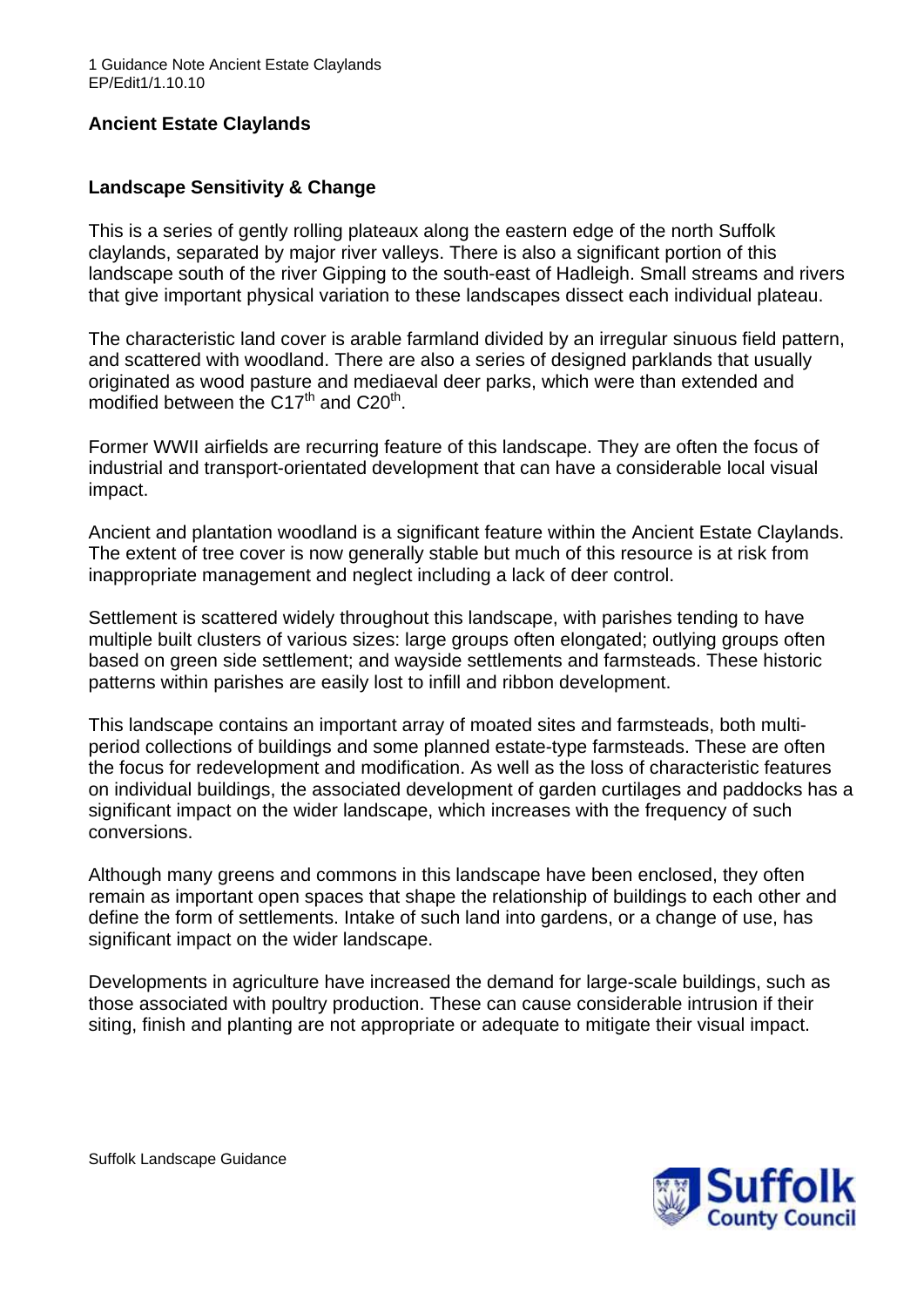# **Key Forces for Change**

- Expansion of garden curtilage
- Change of land use to horse paddocks and other recreational uses
- Settlement expansion eroding the characteristic form and vernacular styles
- Conversion and expansion of farmsteads for residential uses
- Impact of deer on the condition of woodland cover
- Changes in the management and use of landscape parklands
- Large-scale agricultural buildings in open countryside
- Redevelopment of former airfield sites to new uses
- Development of wind turbines

### **Development Management**

#### **Manage the expansion of garden curtilage**

The expansion of a garden which is not in keeping with the existing local pattern has a significant impact on the local character and form of the built environment, as well as historic patterns of field enclosure. New or expanded curtilage should always be designed to fit into the local context and respect the established pattern. Furthermore, the visual impact of domestic clutter and garden paraphernalia on the wider countryside is often highly significant.

In many cases the extent of gardens in a village or cluster within a parish is relatively uniform, with all gardens following a defined boundary with agricultural land. If settlement expansion is required then the local pattern must be respected wherever possible. However, new garden curtilage may be required in other situations, such as in association with barn conversions, or dwellings for agricultural workers in open countryside.

If a large area of agricultural land is to be attached to a domestic dwelling the planning authority should define the extent of the garden curtilage. The objective is to create a clearly defined and agreed distinction between the wholly domestic areas and, for example, land to be used as a paddock.

Effective boundary planting is essential for reducing the visual intrusion of garden extensions into the open countryside. This should be conditioned as part of the change of land use and is especially important when a section of arable land is taken in, because in these cases there are often no existing hedgerows or other boundary features present.

The style of boundary fencing and hedging to be used can have a significant impact. The use of appropriate low impact materials, such as post and wire fencing is preferable to close boarded fencing or fence panels. If the latter are required they should be screened by appropriate hedging. The use of locally appropriate hedging



Suffolk Landscape Guidance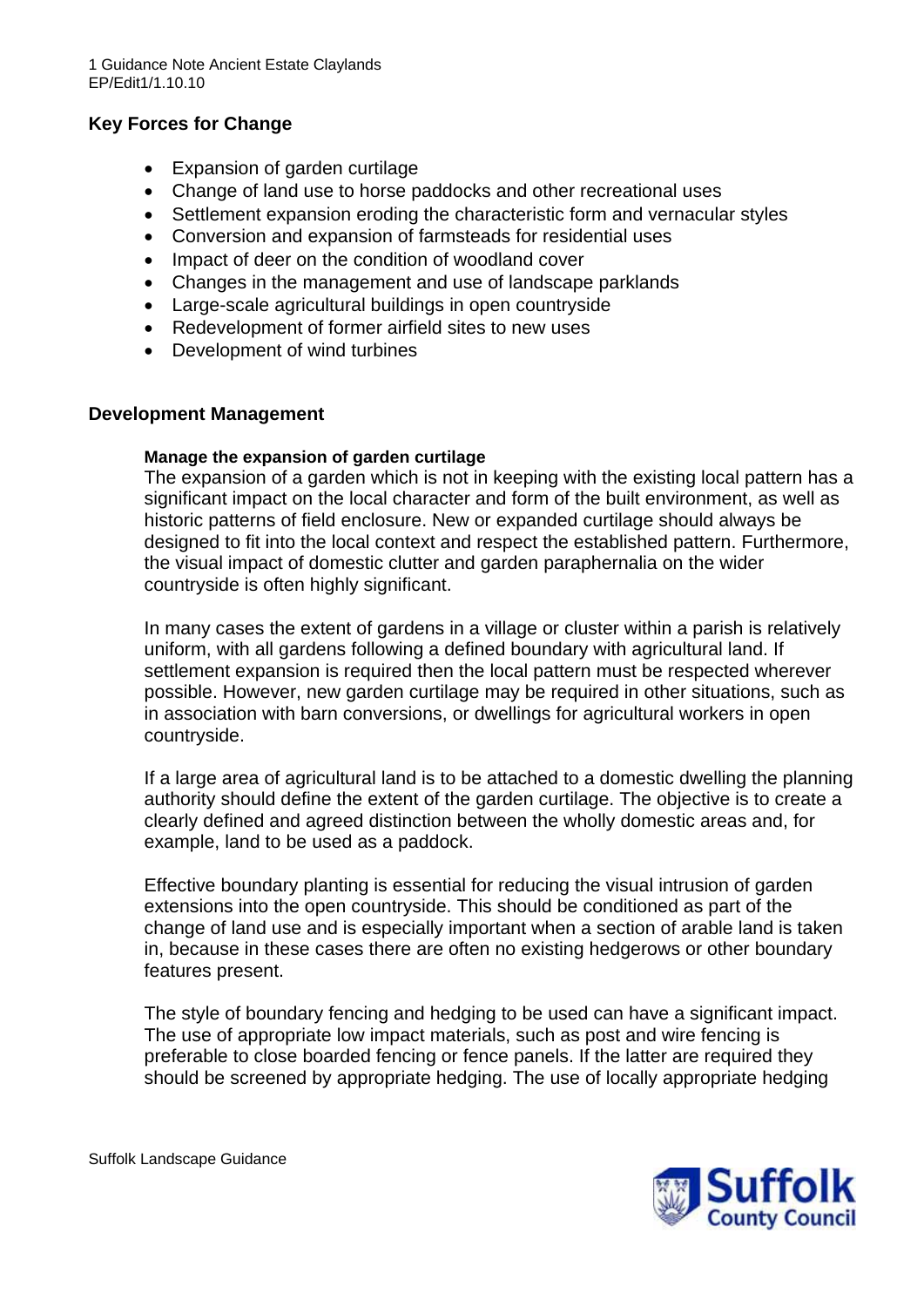species including hawthorn, field maple, dogwood and other typical clayland species should be specified in preference to non-native plantings such as leylandii or laurel for example. However, in some locations the influence of a landed estate may mean there is locally a distinctive tradition of non-native tree or hedge planting.

## **Change of land use to horse paddocks**

The proliferation of post and rail fencing and subdivision of land into small paddocks using temporary tape can have a significant negative landscape impact. In ecologically sensitive areas the impact on the quality and condition of grassland can be adverse. Mitigation strategies in terms of design, layout and stocking rates should be employed where possible.

It may be possible to screen the site with an effective and appropriate planting scheme. However, it may also be necessary to specify the type and extent of fencing to be used. On a sloping site post and rail or white tape can be particularly intrusive. If necessary brown or green fencing tapes should be conditioned and planting should be required to soften the impact of the post and rail fencing. Furthermore the location of field shelters and material storage areas should be specified, to minimise the landscape impact of these activities.

Opportunities should also be taken to design a field layout that is in keeping with the local field pattern or the historic pattern of boundaries.

### **Impact of deer on the condition of woodland cover**

Large-scale deer control should be supported and individual sites may require deer fencing. New woodland plantings, as well as screening and mitigation schemes, will require effective protection from deer to support their establishment.

#### **Settlement expansion eroding the characteristic form and vernacular styles**

Parishes in this landscape tend to consist of multiple clusters of varying sizes. The release of land for development should, if at all possible, reflect the local pattern. Ribbon development destroys this pattern and can have a considerable impact on the wider landscape. When vernacular styles and detailing are used for housing or other development the choice should echo that of the immediate locality or the specific cluster in which the development is proposed.

## **Conversion and expansion of farmsteads for residential and other uses**

These proposals require careful consideration and considerable attention to the detail of form and styling. Redevelopment proposals should also enhance the contribution these historic sites make to the wider landscape.

Specifically, any new building should usually be close to the existing cluster of buildings and should be subordinate in size to the principal buildings. The design, including the finishes such as tiles, brickwork, mortar, or wooden cladding should be appropriate for the style of buildings present. Staining used for exterior boarding should be capable of weathering in the traditional way, as a permanent dark or black



Suffolk Landscape Guidance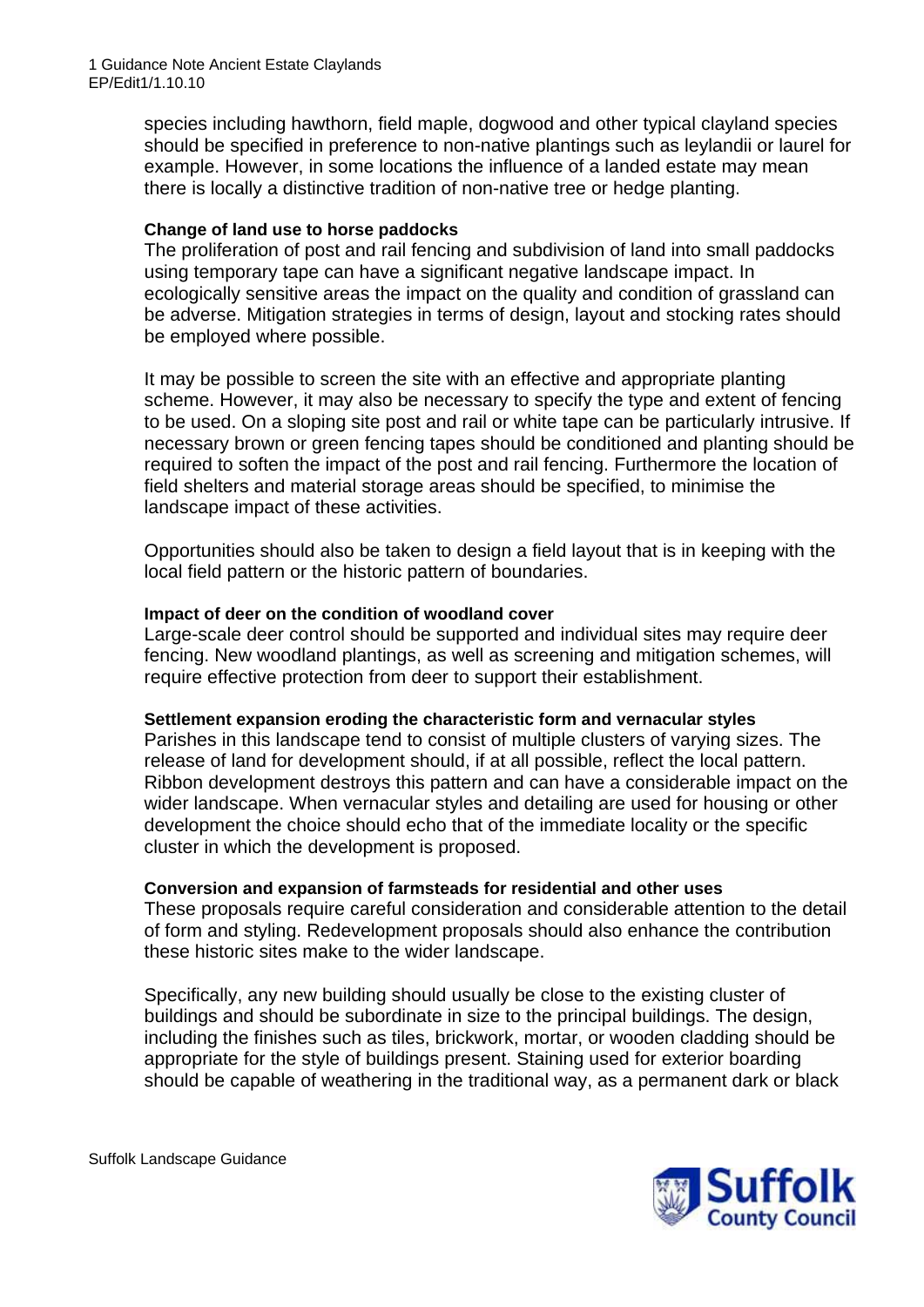colouring is not locally appropriate. As farmsteads in this landscape have usually developed over an extended period there may be a range of styles on site.

The change of land use, especially to residential curtilage, can often be more disruptive to the wider landscape than modifications to the buildings. The changes to the surrounding land from agricultural to residential, which entails the introduction of lighting and other suburban features, can be extremely intrusive. Unless the site is well hidden, it may be necessary to impose clear conditions relating to the extent of garden curtilage and how this is screened from the wider landscape.

### **Large scale agricultural buildings in open countryside**

The right choice of siting, form, orientation and colour of these buildings can make a considerable contribution to mitigating their impact. There are also opportunities to design locally appropriate planting schemes to reduce the visual impact further.

Specifically, the siting of buildings should relate to an existing cluster of buildings whenever possible. Usually, although not in all cases, some shade of the colour green is preferred as this will integrate well with vegetation. The correct orientation of the building can also significantly change the visual impact of the development, and this consideration should always be explored.

In addition to new planting to mitigate the impact of a development, the option to modify the management of existing hedgerows should also be explored. There are often significant opportunities to retain these boundary features at a specific height. Furthermore, the location of the development in relation to existing trees that act either as screening or as a backdrop should be carefully considered. The planning authority should ensure that these trees are retained for the lifetime of the development.

New planting should be designed to integrate the development into the character of this landscape, and may consist of both backdrop and screening planting. Although there should be a preference for native tree species other options should not be overlooked, especially if they can act as nurse trees, or are likely to prove successful in difficult conditions.

The care and maintenance of the planting should be made a condition of these developments. In many cases the landscape impact of these projects is only acceptable if it is mitigated by effective planting. The applicant should therefore provide a detailed scheme of planting and aftercare, which can form the basis of a condition. Furthermore, depending on the risks to be controlled, the planning authority may need to consider a 106 agreement to secure the landscaping and design requirements for an extended period.

#### **Development of former airfield sites**

In most cases a specific master-plan approach is the most effective way to deal with the development of these sites. It is then possible to implement strategic planting



Suffolk Landscape Guidance